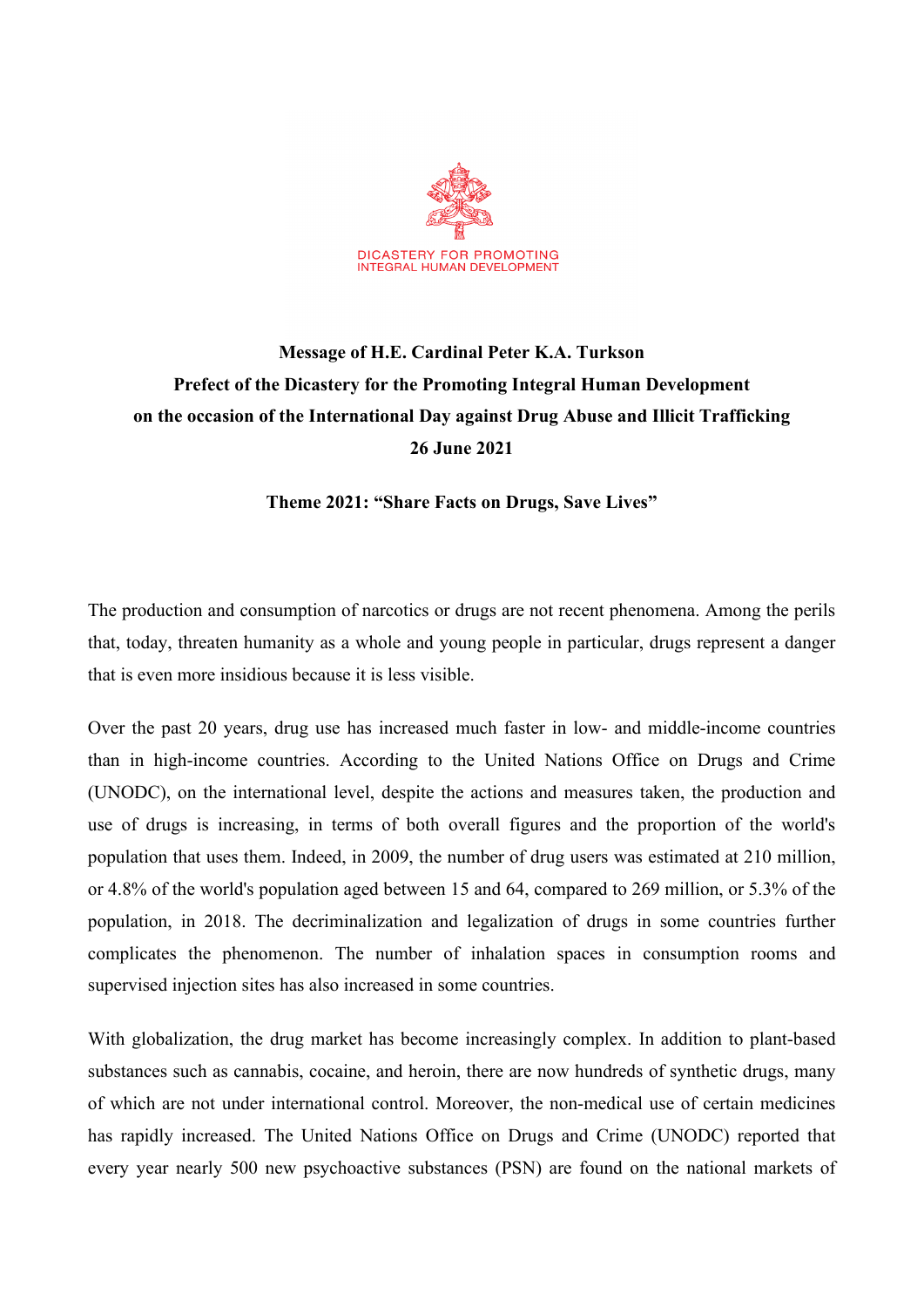Member States. There are also the drugs of the poor (for example, coca) used to overcome fatigue and hunger.

Drugs offer the mirage of an escape from adversity and stress, but they only make the problems worse. For people struggling with their consumption, they are both the fruit and the cause of significant distress and a growing degradation of social life, which corrode the very fabric of dignity, interpersonal relationships, and civilized community life. [1](#page-1-0) This situation engages all the actors involved in the defence and promotion of human dignity and integral human development. We indeed are all faced with a vast phenomenon of terrible proportions, not only because of the number of lives shattered but also because of the spread of the moral and ethical problem which, for a long time, has also affected the youngest in countries less favoured by technical development, where vulnerable people such as children are unfortunately led to become drug distributors and users themselves. [2](#page-1-1)

This year's theme challenges us: "Share Facts on Drugs, Save Lives." We must share accurate medical information: it highlights the pernicious effects of drug use at the somatic, psychological, social, and moral levels.<sup>[3](#page-1-2)</sup>

The thought of St. John Paul II corroborates this assertion, when he stated: "Psychologists and sociologists believe that the first cause that drives young people and adults to the fatal experience of drugs is the absence of clear and convincing motivations in life. Indeed, the absence of reference points, the lack of values, the conviction that nothing makes sense, and that living is, therefore, not worthwhile, the tragic and distressing feeling of being people who walk, unknown in an absurd universe, may call some to look for an exasperated and desperate escape. Psychology experts also say that the cause of the drug phenomenon is the feeling of loneliness and incommunicability that unfortunately weighs on the entire modern, noisy, and anonymous society, and even on the family."[4](#page-1-3)

The drug phenomenon is, indeed, a matter of great concern throughout the world, which requires serious study and the involvement of all actors in society. It is a wound inflicted on humanity that imprisons many people in a spiral of suffering and alienation and in the face of which the Church

<span id="page-1-0"></span><sup>1</sup> Cf. Pontifical Council for Health Pastoral Care (2001). *Church: Drugs and Drug Addiction. Pastoral Handbook*, LEV, n. 34.

<span id="page-1-1"></span><sup>2</sup> Saint John Paul II, *To the participants in the VI International Conference of the Pontifical Council for the Health Care Workers*, 23 Nov. 1991, in *Insegnamenti* XIV/2, 1991, p. 1251, no. 3.

<span id="page-1-2"></span><sup>3</sup> Pontifical Council for Health Pastoral Care (2001). *Church: Drugs and Drug Addiction. Pastoral Handbook*, LEV, n. no. 57.

<span id="page-1-3"></span><sup>4</sup> *Ibid.*, no. 35.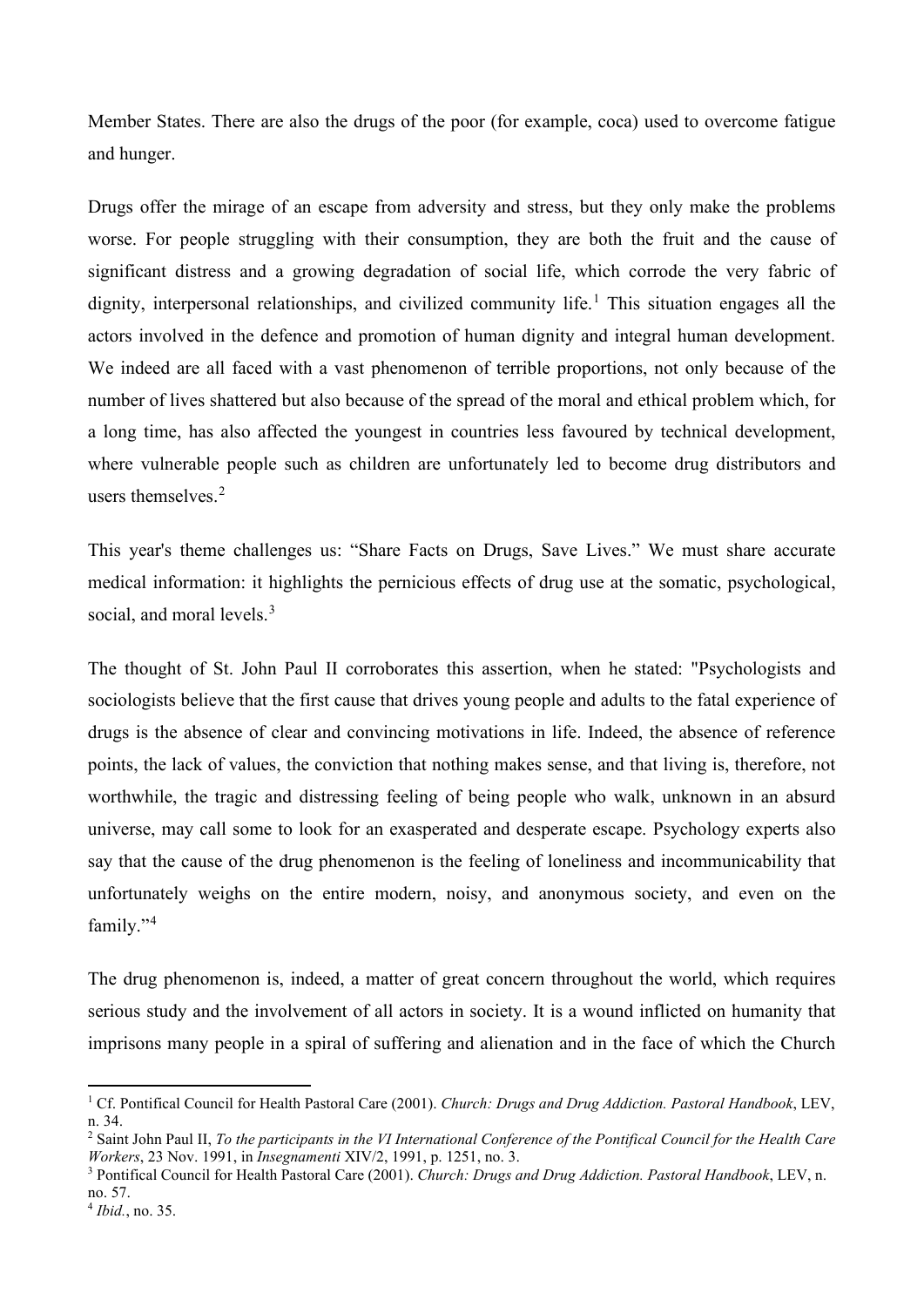cannot remain indifferent. The Church has a special responsibility to deal with the scourge of drug addiction and all the social problems that arise from it, because She wants to help every human being to live in freedom before God in the world. It is in this spirit that She has spoken about drugs on several occasions. She is also committed, as the many papal messages and pastoral experiences carried out by local communities around the world show.<sup>[5](#page-2-0)</sup>

The fight against drug trafficking and abuse requires prevention policies coupled with broader programmes in the areas of sustainable development, security, and human rights. While prevention of drug use is a priority, it is also essential that governments work to curb illicit cultivation and production, promote the treatment of drug-related disorders, and reduce the damage associated with drug use. For, there are close links between the socio-economic situations of individuals, communities, and States and the drug problem. The start of drug use is more common in the wealthy strata of societies than in others, but the health consequences of drug use, the related disorders, the impact of trafficking and organized crime, and the production and manufacture of illicit drugs weigh more heavily on individuals and communities who live in more fragile and modest socio-economic conditions. Hence, sharing information about drugs is necessary in order to save lives.

Awareness of the seriousness of the problems associated with the drug phenomenon must be translated into new ethical habits so that young people can be offered incentives and concrete educational programs that develop their potential and educate them in the joy of depth and not of the ephemeral. For, according to Pope Francis, the Christian spirituality offers, in its approach, another way of understanding the quality of life and encourages a sober, prophetic, and contemplative lifestyle, capable of helping people to deeply appreciate things without being obsessed with consumption.<sup>[6](#page-2-1)</sup>

It is clear, continues the Pope, that "Sobriety, when lived freely and consciously, is liberating."[7](#page-2-2) Young people can learn that "Even living on little, they can live a lot, above all when they cultivate other pleasures and find satisfaction in fraternal encounters, in service, in developing their gifts, in music and art, in contact with nature, in prayer. Happiness means knowing how to limit some needs which only diminish us, and being open to the many different possibilities which life can offer."<sup>[8](#page-2-3)</sup>

<span id="page-2-0"></span><sup>5</sup> *Ibid.*, no. 371.

<span id="page-2-1"></span><sup>6</sup> Francis, Encyclical Lettre *Laudato si'* on the Care for Our Common Home, no. 222.

<span id="page-2-2"></span><sup>7</sup> *Ibid.*, no. 223.

<span id="page-2-3"></span><sup>8</sup> *Ibid.*